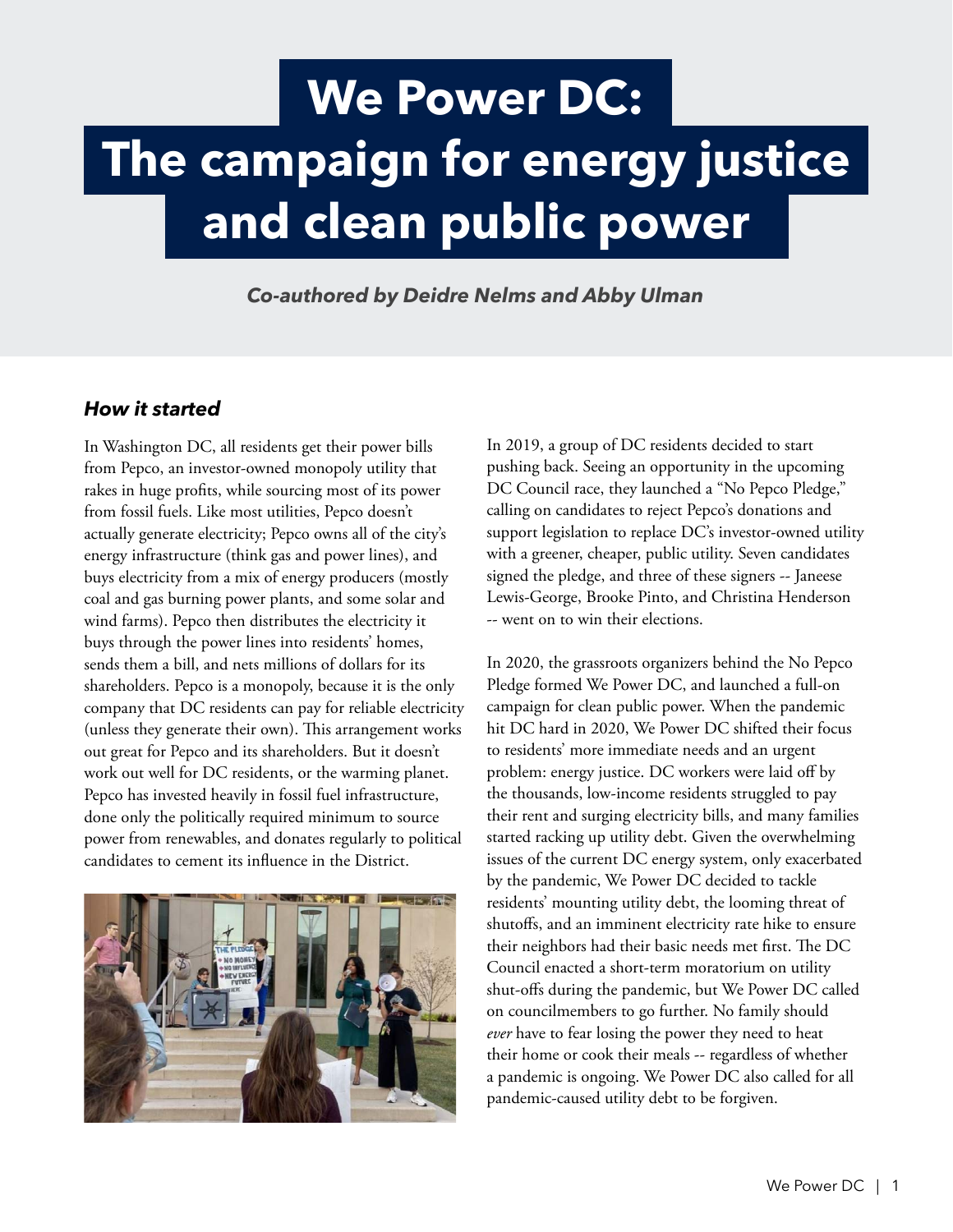### **We Power DC demands:**

- That the DC Council enact a *permanent* ban on utility shutoffs and unjust utility fees
- That Pepco forgive all existing utility debt *without* passing the costs onto ratepayers
- That Pepco pay *all* contractors union wages and provide them with health insurance
- That the DC government invest *significantly* more in household solar installations, community solar, and electrification for renters and low-income neighborhoods.

Just when We Power DC was launching these demands, Pepco announced its intention to raise utility rates by over \$100 per household, despite the unprecedented financial struggles of families across the district. This rate increase would do nothing to advance DC's clean energy goals. And Pepco was in no need of extra funds: Pepco reported \$220 million in profits in just a single quarter of 2020.

## *How it's going*

In response to Pepco's attempt to raise utility rates, We Power DC has worked hard to mobilize community resistance. They targeted the Public Service Commission, a once little-known municipal body that governs investor-owned utilities and has the power to reject Pepco's rate hike. WPDC's organizers created a toolkit that made it easy for over 250 residents to submit form letters to the Commission, and turned out over 100 residents to testify at one of the PCS's hearings -- a city record. These efforts garnered the attention of local media, and won the support of many respected environmental partner organizations, including the Sierra Club, Chesapeake Climate Action Network, Jews United for Justice, Sunrise Movement, and several DC Advisory Neighborhood Commissions (or ANCs, a hyperlocal governing body that addresses issues in their neighborhoods). These efforts also sparked important conversations with national unions like the Laborers' International Union of North America (LiUNA) that represent utility workers and contractors, and have a shared interest in ensuring that workers in the energy sector make a living wage.

DC's Public Service Commission and the DC Council now know that DC residents are paying attention to where their power comes from and where their utility bills go. When DC Council Chairman Phil Mendelson attempted to lift the temporary ban on utility shutoffs, his proposal was defeated. We Power DC is now working on making the moratorium on shutoffs permanent and ensuring DC residents come out of the pandemic free of utility debt, with their basic electricity needs met.

# *Pepco pushback*

Pepco has demonstrated time and time again its commitment to shareholder profits over the wellbeing of DC families. In 2018, as DC was drafting one of the most ambitious clean energy and climate plans in the country, Pepco fought against key provisions in the bill that would force them to clean up the grid and invest in renewable energy. Then, in mid-2020, in the middle of a pandemic and a recession, Pepco filed a case with the Public Service Commission to raise their rates by over \$100 per year for the next three years -- all while making multimillion dollar profits that more than covered the \$30 million dollars of residential utility debt.

Utilities try to keep regulatory bodies focused on obscure technical issues to limit public opposition. But WPDC has shown that we can involve masses of people in regulatory processes if we speak to the fundamental issues of climate and economic justice underlying utility regulation.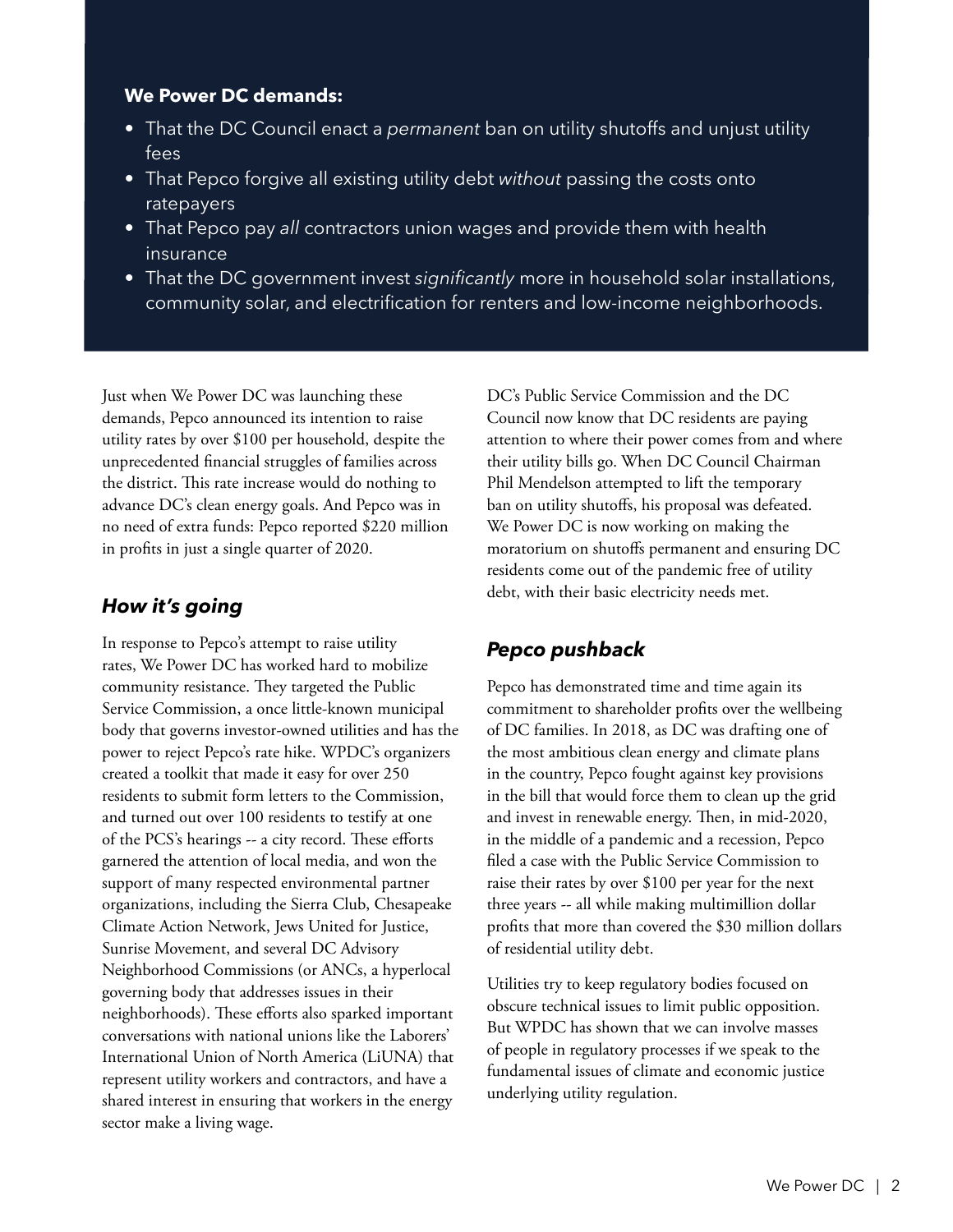## *WPDC's vision for a greener, more democratic future*

We Power DC's long-term goal is to replace Pepco with a publicly owned utility. Why?



#### **Lower bills**

Customers of public-owned utilities tend to pay 11% less for power, saving the average household \$117 per year. And without shareholders to pressure them to pay multi-million dollar executive salaries, public utilities don't face the same pressure to raise rates.



#### **Renewable energy and community control**

All the utilities in the US that get 100% of their energy from renewables are publicly-owned. DC plans to source 100% of its energy from renewables by 2032, but Pepco is resisting this change. When the community owns our utility, we can guarantee a just transition, powered by clean energy, instead of protecting shareholder profits.



#### **Community investment**

Public utilities re-invest 33% more of their revenues into the communities they serve. That means instead of paying fines to avoid building solar infrastructure, like Pepco, a public utility will invest in good jobs and clean energy- and every megawatt of locally installed solar can add \$2.5 million and 20 construction jobs to the local economy.

Municipalization has worked before. 1 in 7 electricity consumers in the US are served by a public-owned utility. Some notable examples are Los Angeles, CA, Austin, TX, Chattanooga, TN, and Omaha, NE.